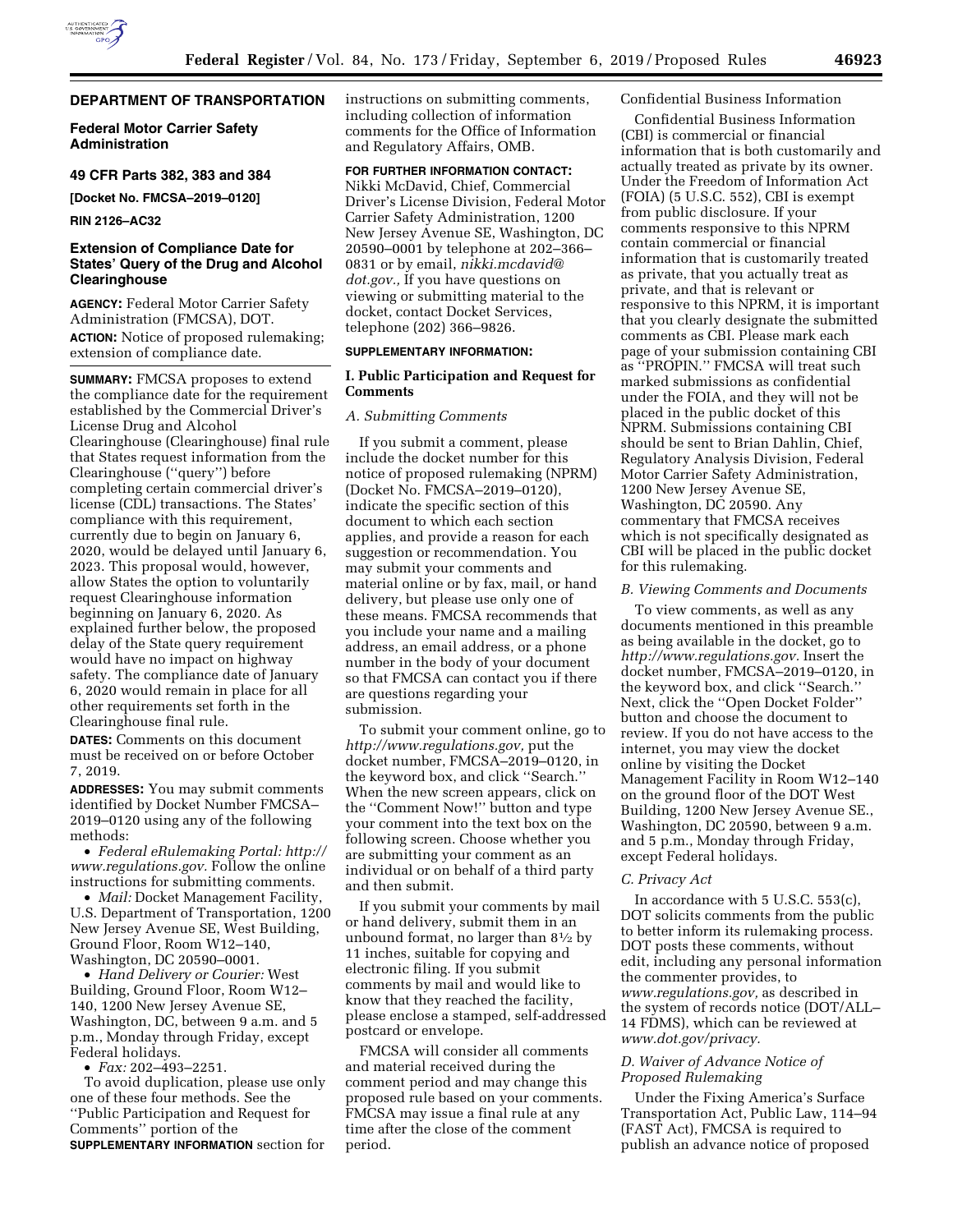rulemaking (ANPRM) or conduct a negotiated rulemaking ''if a proposed rule is likely to lead to the promulgation of a major rule'' (49 U.S.C. 31136(g)(1)). As this proposed rule is not likely to lead to the promulgation of a major rule, the Agency is not required to issue an ANPRM or to proceed with a negotiated rulemaking.

### **II. Executive Summary**

## *A. Purpose and Summary of the Proposed Rule*

Regulations established by the final rule, ''Commercial Driver's License Drug and Alcohol Clearinghouse'' (Clearinghouse final rule) (81 FR 87686 (Dec. 5, 2016)), require that, beginning January 6, 2020, State Driver Licensing Agencies (SDLAs) request information from the Clearinghouse (''query'') prior to issuing, renewing, upgrading, or transferring a CDL.<sup>1</sup> The Clearinghouse final rule did not otherwise address how SDLAs would use Clearinghouse information for drivers licensed, or seeking to become licensed, in their State. This proposed delay of the States' query requirement, from January 6, 2020 to January 6, 2023, is necessary to allow the Agency time to complete its forthcoming rulemaking to address the SDLAs' access to and use of driverspecific information from the Clearinghouse, as discussed below.

FMCSA emphasizes that the compliance date of January 6, 2020, continues to apply to all other requirements set forth in the Clearinghouse final rule. Beginning January 6, 2020, CDL holders' drug and alcohol testing program violations must be reported to the Clearinghouse, and motor carrier employers must perform the required queries for prospective and current driver-employees.

In addition, under this proposal, beginning on January 6, 2020, SDLAs wishing to access a CDL applicant's drug or alcohol violation information *may* do so by registering in the Clearinghouse as an authorized user and logging in to view the individual's record. This optional access to the Clearinghouse would be exercised solely at the States' discretion. FMCSA will provide operational guidance on Clearinghouse registration for all authorized users in the coming weeks.

#### *B. Costs and Benefits*

Because the Clearinghouse final rule did not establish a cost or benefit to the SDLA query, there are neither costs nor benefits associated with this rulemaking.

### **III. Legal Basis for the Rulemaking**

This NPRM would amend regulations established by the Clearinghouse final rule by extending the date by which States would be required to achieve compliance with the query requirements currently set forth in 49 CFR 383.73 and 384.235. The Clearinghouse final rule implements section 32402 of the Moving Ahead for Progress in the 21st Century Act (MAP–21) (Pub. L. 112–41, 126 Stat. 405, codified at 49 U.S.C. 31306a), which requires the Secretary of Transportation (the Secretary) to establish a national clearinghouse for records related to drug and alcohol testing of CDL holders. As part of that mandate, MAP–21 requires the Secretary to establish a process by which States can request and receive an individual's Clearinghouse record (49 U.S.C. 31306a(h)(2)). In addition, section 32305(b)(1) of MAP–21, codified at 49 U.S.C. 31311(a)(24), requires that States request information from the Clearinghouse prior to issuing or renewing a CDL. This proposed extension of the compliance date for those State-specific requirements relies on these statutory authorities. This NPRM is also based on the broad authority of the Commercial Motor Vehicle Safety Act of 1986, as amended, codified generally in 49 U.S.C. chapter 313, which requires the Secretary to establish minimum standards for the issuance of CDLs (49 U.S.C. 31308), as well as minimum standards to ensure the fitness of individuals operating a CMV (49 U.S.C. 31305(a)).

Finally, under 49 CFR 1.87(e)(1), the FMCSA Administrator is delegated authority to carry out the functions vested in the Secretary by 49 U.S.C. chapter 313, relating to CMV operation.

#### **IV. Background**

The Clearinghouse final rule implemented the Congressional mandate, set forth in section 32402 of MAP–21, requiring the establishment of a national Drug and Alcohol Clearinghouse containing CDL holders' violations of FMCSA's drug and alcohol testing regulations set forth in 49 CFR part 382. The Clearinghouse regulations, which go into effect on January 6, 2020, will enable FMCSA and motor carrier employers to identify drivers who, under 49 CFR 382.501(a), are prohibited from operating a CMV due to drug and alcohol program violations.

Additionally, as discussed above in section III. ''Legal Basis,'' MAP–21 required that SDLAs be provided access to the Clearinghouse records of individuals applying for a CDL in order to determine whether they are qualified

to operate a CMV, and that SDLAs request information from the Clearinghouse before renewing or issuing a CDL to an individual. FMCSA incorporated these statutory requirements into the Clearinghouse final rule.

Subsequently, the American Association of Motor Vehicle Administrators (AAMVA), a trade association representing driver licensing authorities from the 50 States and the District of Columbia, asserted that the final rule failed to address various operational issues related to the States' role in the Clearinghouse.2 Some of the concerns AAMVA raised were: What does FMCSA intend that the States do with information they receive from the Clearinghouse; what specific information would States receive in response to a request for information about an individual CDL holder or applicant; what privacy and data controls will be applied to the transmission of Clearinghouse information to SDLAs; how would an erroneous Clearinghouse record be corrected; and what are the cost implications for the SDLAs.

As discussed further below, the Agency intends to publish a separate proposed rule (''Clearinghouse II NPRM''), which will specifically address the issues raised by AAMVA. Delaying the implementation of the query requirement would provide FMCSA additional time to resolve AAMVA's concerns and ensure a seamless implementation of the States' Clearinghouse-related requirements.

### **V. Discussion of Notice of Proposed Rulemaking (NPRM)**

As noted above, regulations established by the 2016 Clearinghouse final rule require that, beginning on January 6, 2020, States query the Clearinghouse prior to issuing, renewing, transferring, or upgrading a CDL. FMCSA proposes to extend that compliance date, *only as it applies to the States' query requirement,* to January 6, 2023. All other provision of the Clearinghouse final rule will go into effect on January 6, 2020. Extending the compliance date at this time would provide sufficient notice to the States that the query requirement will not take effect on January 6, 2020, thereby permitting them to allocate their information technology (IT), training, and other resources accordingly.

<sup>1</sup>See 49 CFR 383.73(b)(10); (c)(10); (d)(9); (e)(8); and (f)(4).

<sup>2</sup>*See* AAMVA Petition for Reconsideration of the Commercial Driver's License Drug and Alcohol Clearinghouse Final Rule (June 29, 2017), Docket No. FMCSA–2011–0031, accessible through *[www.regualtions.gov.](http://www.regualtions.gov)*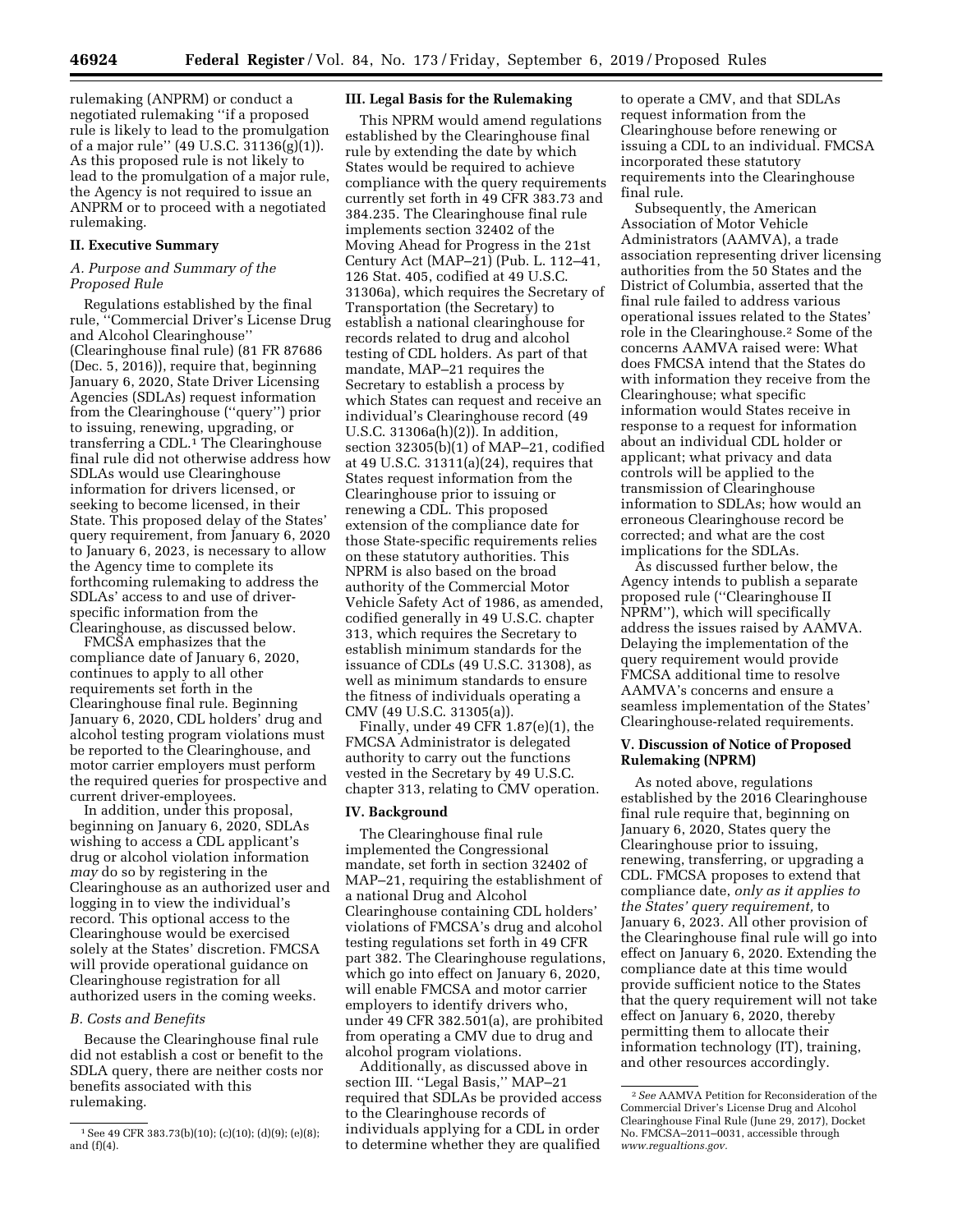In the Agency's judgment, it would be premature to implement the States' query requirement before addressing the questions and concerns raised by AAMVA in its 2017 petition for reconsideration, discussed above in section IV, ''Background.'' FMCSA therefore proposes this extension so that it can address the States' use of Clearinghouse information, and respond to the issues raised by AAMVA, which will be the basis of the Clearinghouse II NPRM. Further, the Clearinghouse II NPRM will solicit the States' input concerning the most efficient means of electronically transmitting the information from the Clearinghouse to the SDLAs. Thus, the additional time afforded by extending the compliance date for the States' query requirement, as proposed, is also necessary for FMCSA to establish the IT interface between the SDLAs and the Clearinghouse.

FMCSA anticipates that the Clearinghouse II NPRM will be published no later than March 1, 2020. The Agency notes that, due to the delay in issuing the Clearinghouse II NPRM, this proposal to extend the compliance date to January 6, 2023, is essentially a placeholder; the final rule resulting from the Clearinghouse II proposal will establish the date by which States' compliance will ultimately be required. The Agency does not anticipate that the final compliance date will be sooner than January 6, 2023.

Although, under this proposal, SDLAs would not be required to query the Clearinghouse beginning on January 6, 2020, some SDLAs may nevertheless want to request information about a CDL applicant as soon as the information starts to become available in the Clearinghouse. Accordingly, FMCSA proposes that, beginning on January 6, 2020, SDLAs wishing to request information from the Clearinghouse may do so on a voluntary basis by logging in as a registered user and conducting a query prior to issuing, renewing, transferring or upgrading a CDL. The Agency recognizes that manuallyconducted queries for large numbers of drivers could pose logistical and operational challenges, and will explore more efficient means of providing driver information to SDLAs wishing to request information from the Clearinghouse on a voluntary basis.3 If Clearinghouse information received in response to a voluntary query by an

SDLA indicates the driver is prohibited from operating a CMV due to a drug or alcohol testing violation, it would be up to the State to decide whether, and how, to act on that information.

Finally, FMCSA concludes that the delayed implementation of the SDLAs' query requirement, as proposed, would not impact highway safety. The Clearinghouse final rule required only that SDLAs query the Clearinghouse prior to completing specified commercial licensing transactions. However, there is currently no requirement that States act on Clearinghouse information indicating the driver is prohibited from operating a CMV because the individual violated FMCSA's drug and alcohol program requirements. Consequently, the Regulatory Impact Analysis for the Clearinghouse final rule 4 did not associate any specific safety benefit with the SDLAs' mandatory query of the Clearinghouse, although the Agency did identify quantitative and qualitative benefits for the Clearinghouse final rule as a whole.

# **VI. International Impacts**

The FMCSRs, and any exceptions to the FMCSRs, apply only within the United States (and, in some cases, United States territories). Motor carriers and drivers are subject to the laws and regulations of the countries that they operate in, unless an international agreement states otherwise. Drivers and carriers should be aware of the regulatory differences amongst nations.

### **VII. Section-by-Section Analysis**

## *A. Proposed Change to 49 CFR 382.725*

FMCSA proposes to amend § 382.725(a) to permit States to request information from the Clearinghouse before January 6, 2023, and to require that States request information from the Clearinghouse on or after January 6, 2023.

## *B. Proposed Changes to 49 CFR Parts 383 and 384*

In parts 383 and 384, FMCSA proposes to amend §§ 383.73(b)(10),  $(c)(10)$ ,  $(d)(9)$ ,  $(e)(8)$ , and  $(f)(4)$ , and 384.235, by changing the date from January 6, 2020, to January 6, 2023.

### **VIII. Regulatory Analyses**

*A. Executive Order (E.O.) 12866 (Regulatory Planning and Review), E.O. 13563 (Improving Regulation and Regulatory Review), and DOT Regulatory Policies and Procedures* 

Under section 3(f) of E.O. 12866 (58 FR 51735, Oct. 4, 1993), Regulatory Planning and Review, as supplemented by E.O. 13563 (76 FR 3821, Jan. 21, 2011), Improving Regulation and Regulatory Review, this proposed rule does not require an assessment of potential costs and benefits under section 6(a)(4) of that Order. This proposed rule is also not significant within the meaning of DOT regulatory policies and procedures (DOT Order 2100.6, dated Dec. 20, 2018). Accordingly, the Office of Management and Budget has not reviewed it under these Orders. Because the Clearinghouse final rule did not establish a cost or benefit for the SDLA query, there are neither costs nor benefits associated with this rulemaking.

## *B. E.O. 13771 Reducing Regulation and Controlling Regulatory Costs*

This rule has been designated as a deregulatory action under Executive Order (E.O.) 13771 by the Office of Information and Regulatory Affairs because it delays a compliance date for a requirement.

## *C. Regulatory Flexibility Act (Small Entities)*

The Regulatory Flexibility Act of 1980 (5 U.S.C. 601 *et seq.*) as amended by the Small Business Regulatory Enforcement Fairness Act of 1996 (Pub. L. 104–121, 110 Stat 857) requires Federal agencies to consider the effects of the regulatory action on small business and other small entities and to minimize any significant economic impact. The term ''small entities'' comprises small businesses and not-for-profit organizations that are independently owned and operated and are not dominant in their fields, and governmental jurisdictions with populations of less than 50,000 (5 U.S.C. 601(6)). Accordingly, DOT policy requires an analysis of the impact of all regulations on small entities, and mandates that agencies strive to lessen the adverse effects on these businesses.

As described above, the Clearinghouse final rule requires the SDLAs to query the Clearinghouse before completing certain licensing transactions. This proposal would extend the Clearinghouse final rule compliance extended from January 6, 2020 to January 6, 2013. The extension of the compliance date is limited to the

<sup>3</sup>The Clearinghouse final rule discussed the possible use of the Commercial Driver Licensing Information System (CDLIS) pointer system or other automated electronic means of transmitting Clearinghouse information to the SDLAs. *See* 81 FR 87866, 87708 (Dec. 5, 2016).

<sup>4</sup>The Final Rulemaking Regulatory Impact Analysis (November 2016) is available in the docket of the ELDT final rule (Docket No. FMCSA–2011– 0031), accessible through *[www.regualtions.gov.](http://www.regualtions.gov)*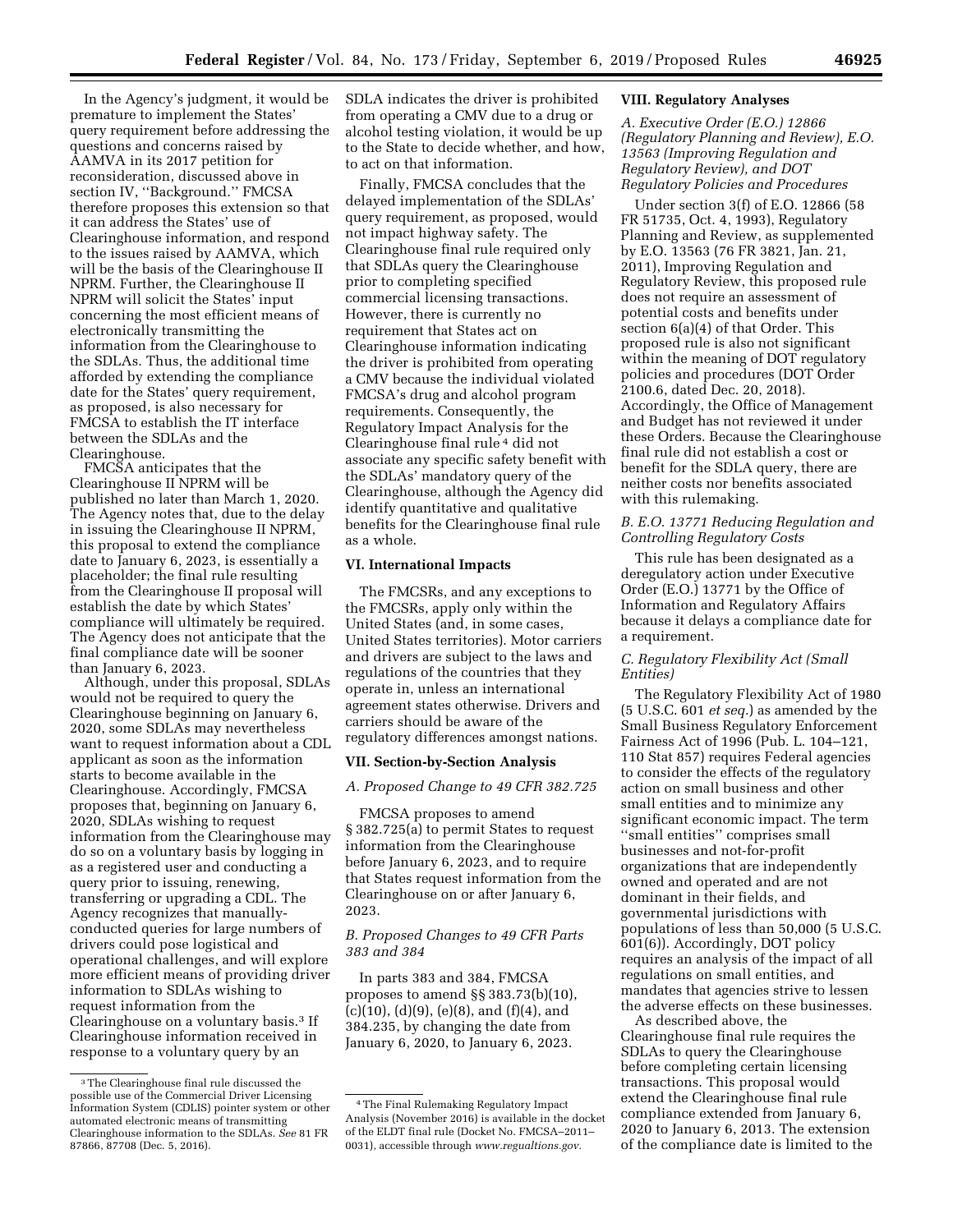SDLAs. The proposed extension does not impose costs on the SDLAs.

The regulatory flexibility analysis the Agency prepared for the Clearinghouse final rule did not include the SDLAs among the small entities affected by the rule because they are a governmental entity with a population of greater than 50,000. That determination, combined with the fact that the SDLAs are the only entity affected by the proposed extension of the compliance date, and no costs would be imposed on the SDLAs demonstrates that the proposed rule does not have a significant impact on small entities. Consequently, I certify the action will not have a significant economic impact on a substantial number of small entities.

#### *D. Assistance for Small Entities*

In accordance with section 213(a) of the Small Business Regulatory Enforcement Fairness Act of 1996, FMCSA wants to assist small entities in understanding this NPRM so that they can better evaluate its effects on themselves and participate in the rulemaking initiative. If the proposed rule would affect your small business, organization, or governmental jurisdiction and you have questions concerning its provisions or options for compliance, please consult the FMCSA point of contact, Ms. Nikki McDavid, listed in the **FOR FURTHER INFORMATION CONTACT** section of this NPRM. Small businesses may send comments on the actions of Federal employees who enforce or otherwise determine compliance with Federal regulations to the Small Business Administration's Small Business and Agriculture Regulatory Enforcement Ombudsman and the Regional Small Business Regulatory Fairness Boards. The Ombudsman evaluates these actions annually and rates each agency's responsiveness to small business. If you wish to comment on actions by employees of FMCSA, call 1–888–REG– FAIR (1–888–734–3247). DOT has a policy regarding the rights of small entities to regulatory enforcement fairness and an explicit policy against retaliation for exercising these rights.

*E. Unfunded Mandates Reform Act of 1995* 

The Unfunded Mandates Reform Act of 1995 (2 U.S.C. 1531–1538) requires Federal agencies to assess the effects of their discretionary regulatory actions. The Act addresses actions that may result in the expenditure by a State, local, or tribal government, in the aggregate, or by the private sector of \$161 million (which is the value equivalent of \$100 million in 1995,

adjusted for inflation to 2017 levels) or more in any one year. This proposed rule would not result in such an expenditure. As discussed above, FMCSA estimates the NPRM would result in costs less than zero.

#### *F. Paperwork Reduction Act*

This proposed rule would call for no new collection of information under the Paperwork Reduction Act of 1995 (44 U.S.C. 3501–3520).

### *G. E.O. 13132 (Federalism)*

A rule has implications for federalism under Section 1(a) of Executive Order 13132 if it has ''substantial direct effects on the States, on the relationship between the national government and the States, or on the distribution of power and responsibilities among the various levels of government.'' FMCSA determined that this proposal would not have substantial direct costs on or for States, nor would it limit the policymaking discretion of States. Nothing in this document preempts any State law or regulation. Therefore, this rule does not have sufficient federalism implications to warrant the preparation of a federalism impact statement.

#### *H. E.O. 12988 (Civil Justice Reform)*

This proposed rule meets applicable standards in sections 3(a) and 3(b)(2) of E.O. 12988, Civil Justice Reform, to minimize litigation, eliminate ambiguity, and reduce burden.

### *I. E.O. 13045 (Protection of Children)*

E.O. 13045, Protection of Children from Environmental Health Risks and Safety Risks (62 FR 19885, Apr. 23, 1997), requires agencies issuing ''economically significant'' rules, if the regulation also concerns an environmental health or safety risk that an agency has reason to believe may disproportionately affect children, to include an evaluation of the regulation's environmental health and safety effects on children. The Agency determined this proposed rule is not economically significant. Therefore, no analysis of the impacts on children is required. In any event, the Agency does not anticipate that this regulatory action could in any respect present an environmental or safety risk that could disproportionately affect children.

# *J. E.O. 12630 (Taking of Private Property)*

FMCSA reviewed this proposed rule in accordance with E.O. 12630, Governmental Actions and Interference with Constitutionally Protected Property Rights, and has determined it will not

effect a taking of private property or otherwise have taking implications.

#### *K. Privacy*

The Consolidated Appropriations Act, 2005, (Pub. L. 108–447, 118 Stat. 2809, 3268, 5 U.S.C. 552a note) requires the Agency to conduct a privacy impact assessment of a regulation that will affect the privacy of individuals. The Agency will complete a Privacy Threshold Assessment (PTA) to evaluate the risks and effects the proposed rulemaking might have on collecting, storing, and sharing personally identifiable information. The PTA will be submitted to FMCSA's Privacy Officer for review and preliminary adjudication and to DOT's Privacy Officer for review and final adjudication.

#### *L. E.O. 12372 (Intergovernmental Review)*

The regulations implementing E.O. 12372 regarding intergovernmental consultation on Federal programs and activities do not apply to this program.

### *M. E.O. 13211 (Energy Supply, Distribution, or Use)*

FMCSA has analyzed this proposed rule under E.O. 13211, Actions Concerning Regulations That Significantly Affect Energy Supply, Distribution, or Use. The Agency has determined that it is not a ''significant energy action'' under that order because it is not a ''significant regulatory action'' likely to have a significant adverse effect on the supply, distribution, or use of energy. Therefore, it does not require a Statement of Energy Effects under E.O. 13211.

## *N. E.O. 13175 (Indian Tribal Governments)*

This rule does not have tribal implications under E.O. 13175, Consultation and Coordination with Indian Tribal Governments, because it does not have a substantial direct effect on one or more Indian Tribes, on the relationship between the Federal Government and Indian Tribes, or on the distribution of power and responsibilities between the Federal Government and Indian Tribes.

#### *O. National Technology Transfer and Advancement Act (Technical Standards)*

The National Technology Transfer and Advancement Act (15 U.S.C. 272 note) directs agencies to use voluntary consensus standards in their regulatory activities unless the agency provides Congress, through OMB, with an explanation of why using these